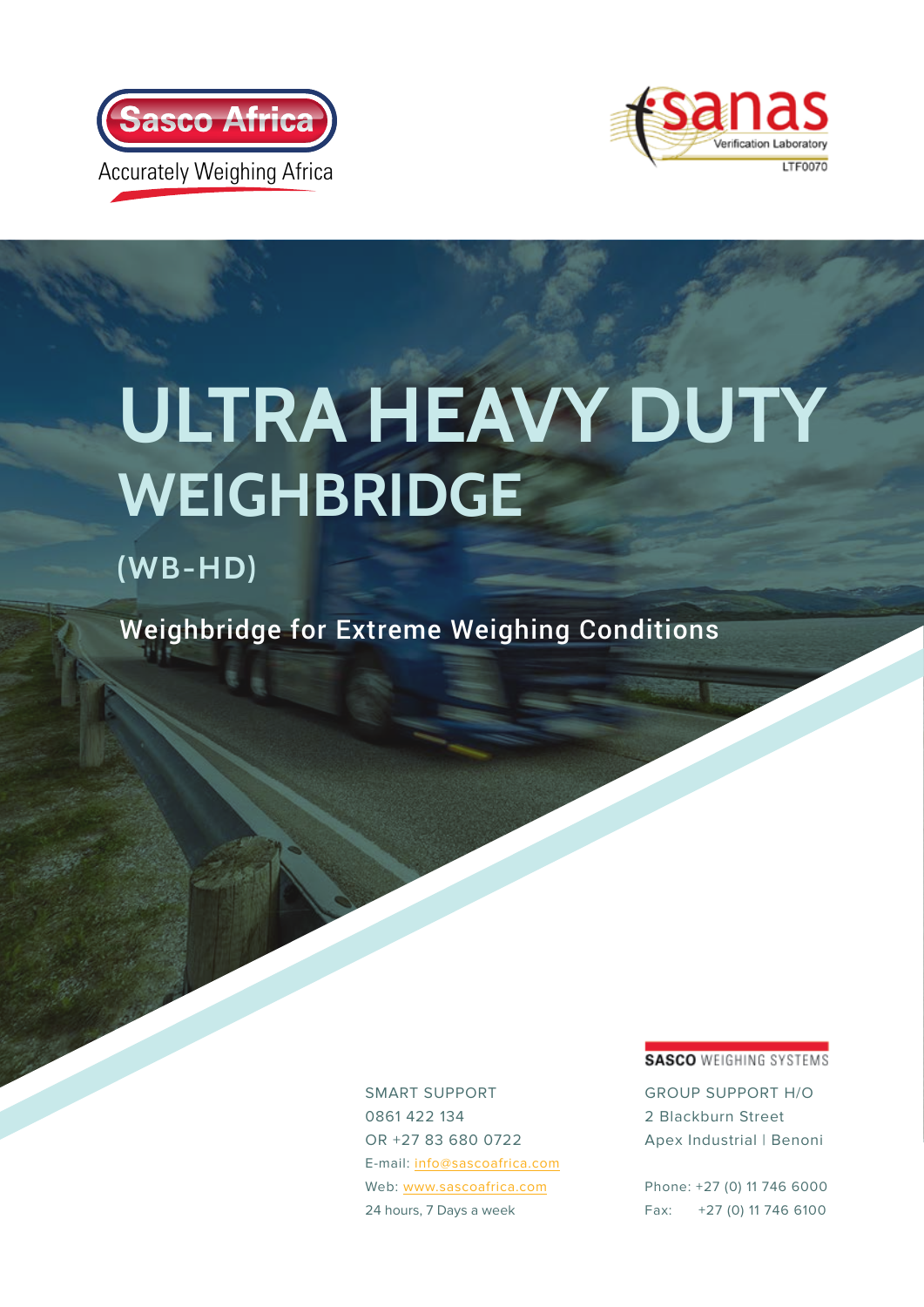**ULTRA-HEAVY DUTY WEIGHBRIDGES** are an important product within Sasco's range of Truck Weighing solutions. Other products within Sasco's truck weighing range which offer a similar solution, include weigh-in-motion wimbridges, standard weighbridges with upgraded instrumentation to enable axle weighing, group axle weighers and weigh pads.

Under conditions of high volume and ultra-heavy truck loadings the WB-HD is the optimal solution for enabling highly accurate digital total weight trade weighing.

The WB-HD, when installed with Sasco ProWeigh+ software, provides an array of operational functionality including weighing automation, the total integration of weighing data generated with user IT systems and powerful cloud and networking data capabilities, and single tare weighing of the vehicle.

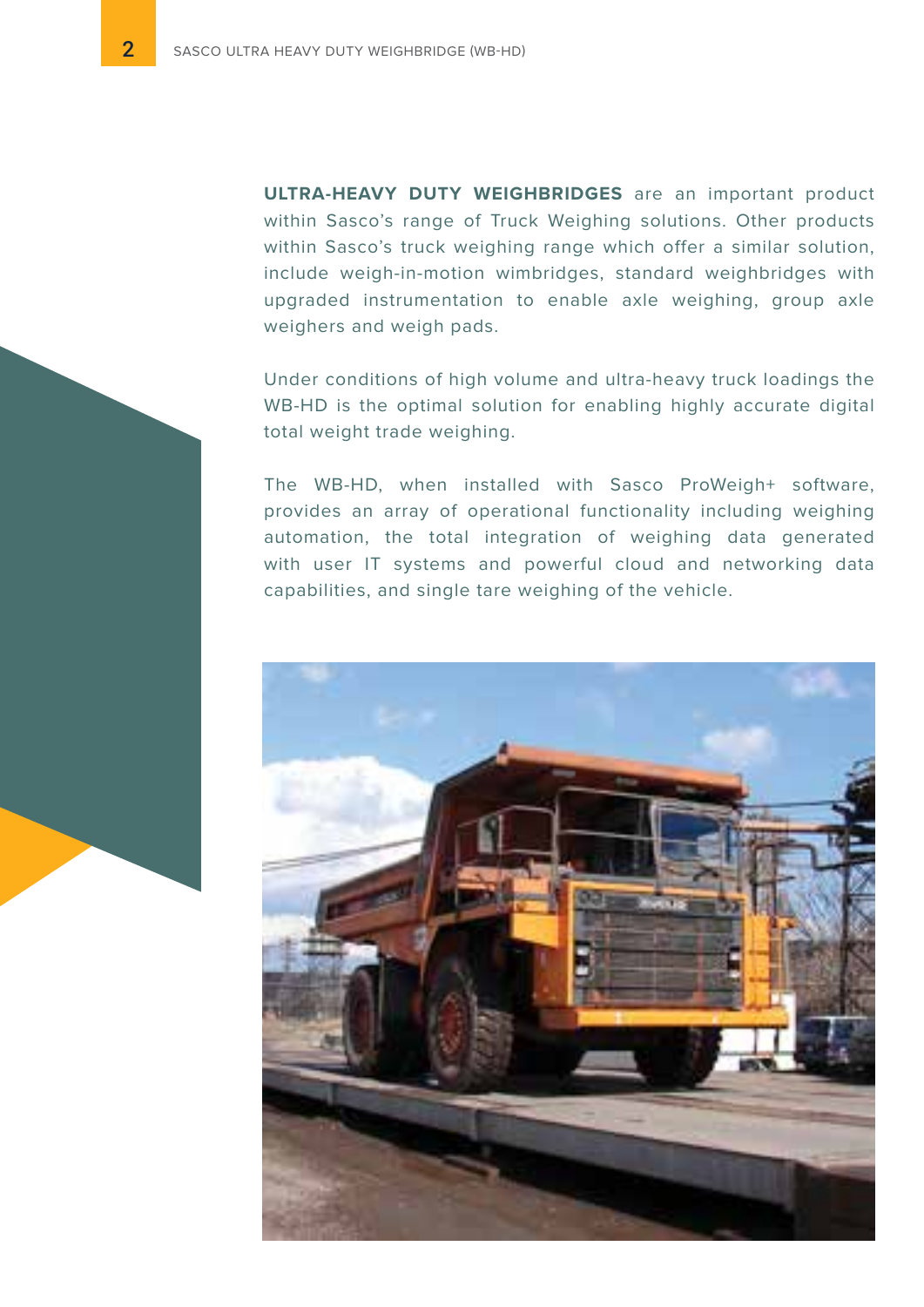### Product Overview

The WB-HD is a highly accurate and highly robust trade approved Truck Weighing System providing total weight

Sasco typically achieves accuracy levels of 99.95% on the system, with a maximum total loading of up to 150 tons. Key elements of the system are:

• 120 ton capacity, with 25 tonne axle loadings and 6-year deck warranty.

• Option of a span filler module of 1.5m to widen weighbridge to 4.5m allowing for the weighing of both standard road trucks and off road earth moving and dumper trucks.

• In built lightning protection in each load cell, surge voltage protection on the whole system with the deck also being grounded through a single point grounding system.

• Complete digital instrumentation with all components being manufactured in Europe.

• The key instrumentation components are one DD1010 indicator and 10 CPD digital load cells.

• The most common specification length for the weighbridge is 24m, but is also trade approved up to a length of 36m.

• Decks are manufactured from only high grade steel being grade EN10025/Q235D and can accommodate extreme axle loadings of up to 25 tons.

• Mounting option are either pit mounted or mounted above the ground.

• Sasco ProWeigh + software is supplied as standard, which means the of adding on an array of weighbridge automation options is easy.

• Sasco ProWeigh+ also has the functionality to facilitate the integration of weighing data to a range of ERP systems whether directly or via the Cloud,

• The set-up menu of Sasco Proweigh+ Fleet Manager Database, allows for the option of single tare weighing as opposed to double weighing of vehicles.

• Finally, there is the added option of fully unmanned operations whether on a stand-alone basis or as part of a Centralized Weighing Operations Control Centre configuration.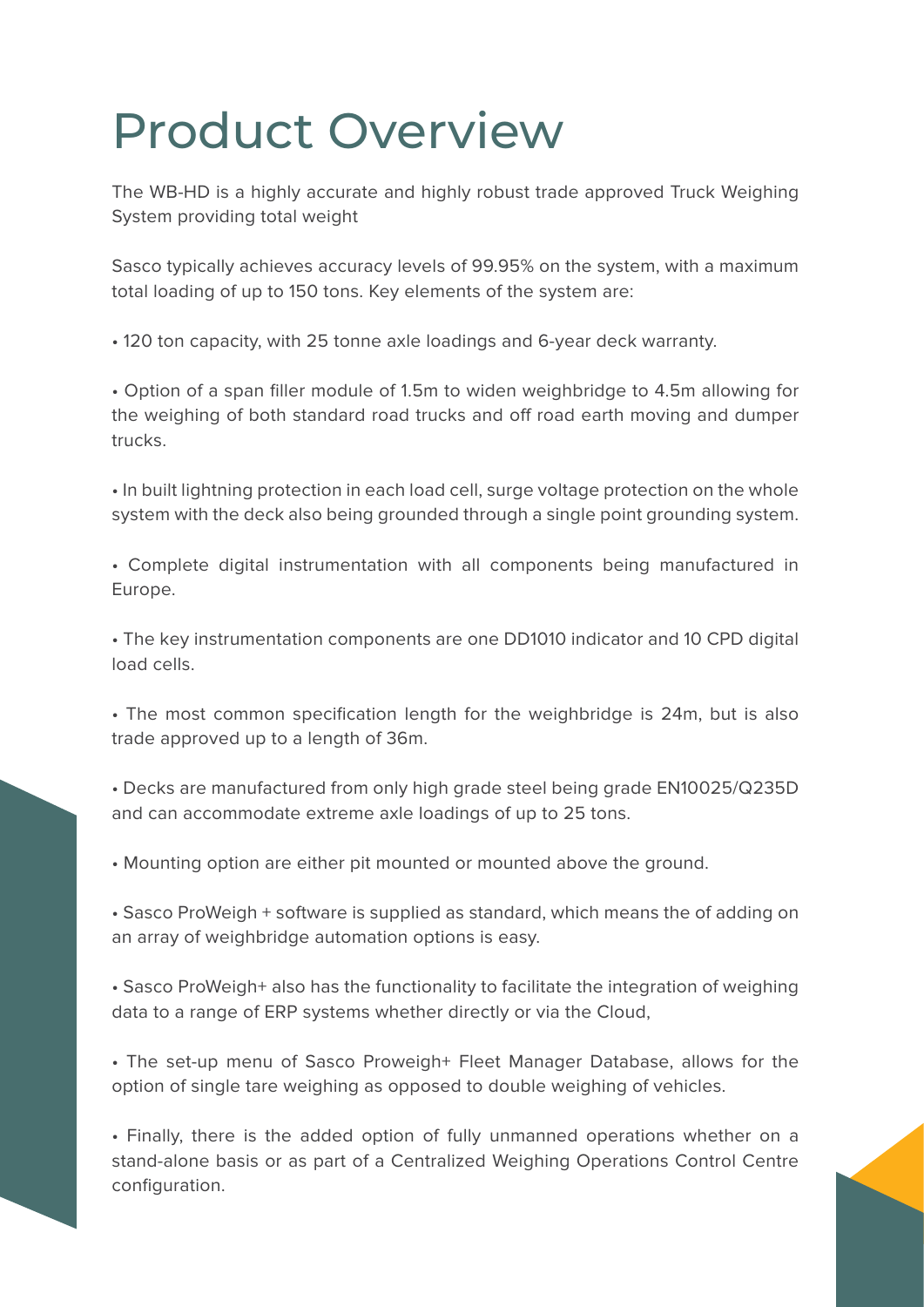### Indicator

The indicator used on the WB-HD is the DD1010, which is manufactured by Bilanciai in Italy. The reasons for deciding to specify the WB-HD with this indicator are as follows:

• Judged on reliability and functionality, Bilanciai is regarded as the leading manufacturer of weighing indicators globally.

• The DD1010 has the unique functionality to compute, from the total weight, the axle loadings of the vehicle on the weighbridge.



• The DD1010 stores all the load cell calibrations, such that when load cells require replacing, the correct calibrations can be simply be down loaded from the indicator to the relevant load cell. This reduces down time.

• The DD1010 offers and array of interfacing terminal options, can form part of a total facilities network and can also, on a standalone basis, directly manage and control multiple hardware devices used in weighbridge automation.

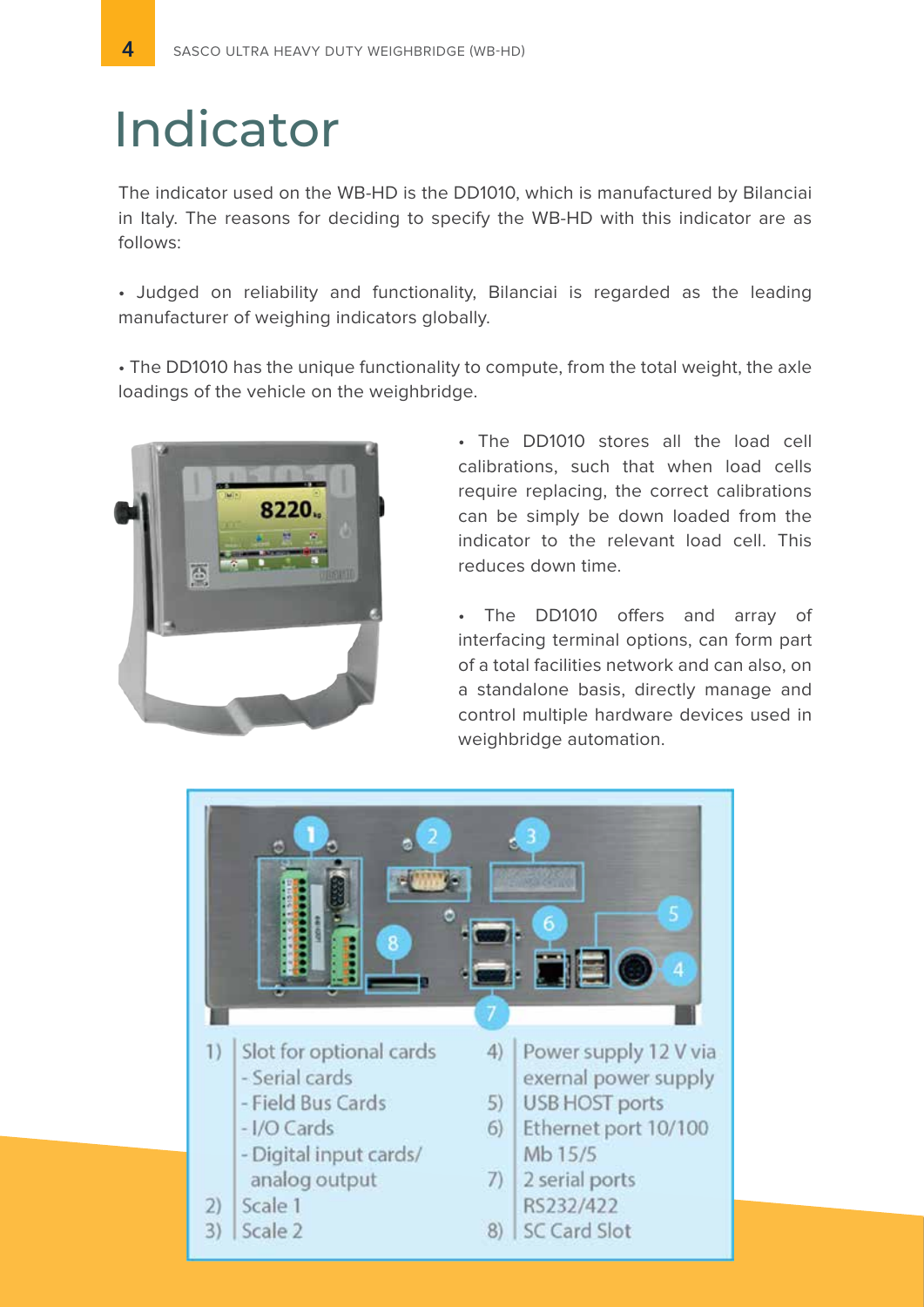### Load Cells

The WB-HD comes with CPD load cells.

The accuracy of the CPD load cells are both very high and both have stainless steel casing.

Key advantages are:

• The CPD load cell are rated IP68 rated, the CPD load cell has proven to be able to sustain being submerged for up to a month without compromising its operations.

• The continuing accuracy under conditions of extreme temperature changes, of CPD load cells, have been proven to be better particularly in environments of extreme heat.

• The CPD load cells come with inbuilt lightning protection in each load cell. This has proven invaluable when installations are in high lightning strike areas.

• The CPD load cells come complete with anti-rodent cabling. This has also proven to be invaluable wher rate are a problem.





**CPD LOAD CELL**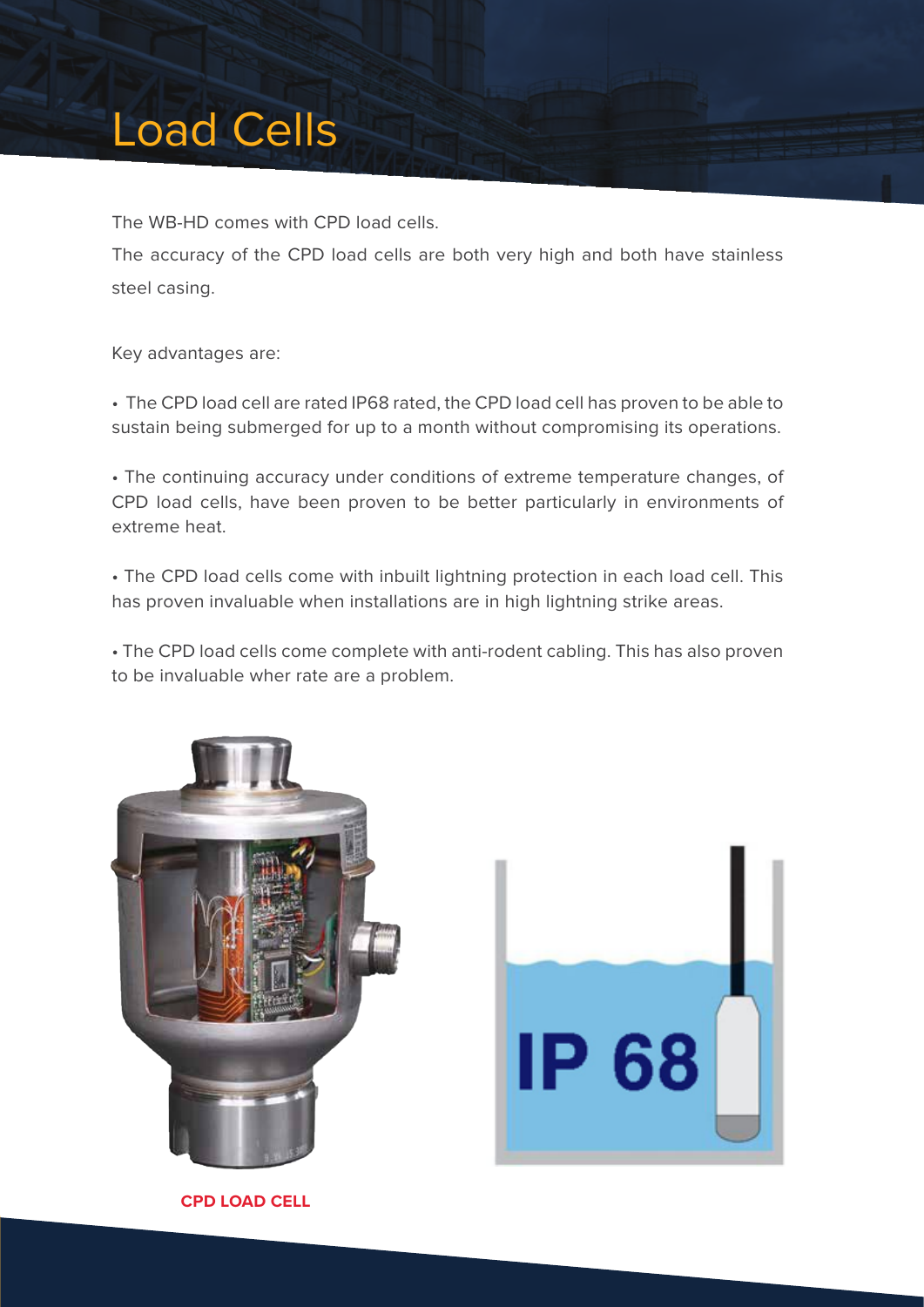### Software and Data Integration

The WB-HD runs on Sasco Proweigh + software and offers the functionality of seamless data integration, either directly or via the Sasco Cloud.

The weighing sequence to be followed by the Weighbridge Operator, when in both in and out weighing mode, is as follows:

| Captus Tessamus Politikum<br>aphre Transaction/Load Weight              |                             |                                                                                    |   |                                                                                           |               | Sasso Africa                   |
|-------------------------------------------------------------------------|-----------------------------|------------------------------------------------------------------------------------|---|-------------------------------------------------------------------------------------------|---------------|--------------------------------|
|                                                                         |                             |                                                                                    |   |                                                                                           |               | Turi ku Tini ni<br>Tanle (KBS) |
| to the Mobile Empty or Lowmall<br><b><i>CARL CARD CARDS</i></b>         |                             | is the first single as Committee gold. IT First 1 & Second<br>It timely in Laudest | = | <b>Transporter Fall Name</b><br>announ Ada                                                | <b>TZDEAP</b> |                                |
| <b>Florid Flegislastic</b><br><b>STANDARD NY</b><br>293.91              | 12050F<br><b>PERSONA</b>    |                                                                                    |   | Weakness Statist<br><b>Contact Person</b><br><b>Turkind</b><br><b>Trendrated Frontier</b> |               |                                |
| <b>Transmitter Name</b><br><b>Guidad Param</b><br><b>Contact Member</b> | <b>TOUT 121 Transporter</b> |                                                                                    |   | Cover Type<br>Corps Policy Number<br>Tape                                                 |               |                                |
|                                                                         |                             | ü                                                                                  |   |                                                                                           |               |                                |
|                                                                         |                             | <b>Card</b>                                                                        |   |                                                                                           |               | Sasco PAV                      |
| Teams                                                                   |                             |                                                                                    |   |                                                                                           |               |                                |



### **Sales Parks West and** فالمسا Corpor KG **Contract Manager** Enterio Delivery Ni

#### **FIRST ACTION:**

Capture vehicle details. Depending on the type of vehicles this may only be one registration or could be multiple if trailers are involved. The process of capture can be automated to be RFID, QR code or APNR camera based.

#### **SECOND ACTION:**

First weighing of empty vehicle. If Pro-Weigh is set up to run in tare weighing mode, this step is not required as the empty vehicle weight is obtained from the Truck Master File in ProWeigh+ containing the certified vehicle tare weight.

#### **THIRD ACTION:**

Second weighing full vehicle. Again, this process can be automated.vehicles are loaded on the ProWeigh Fleet Master database.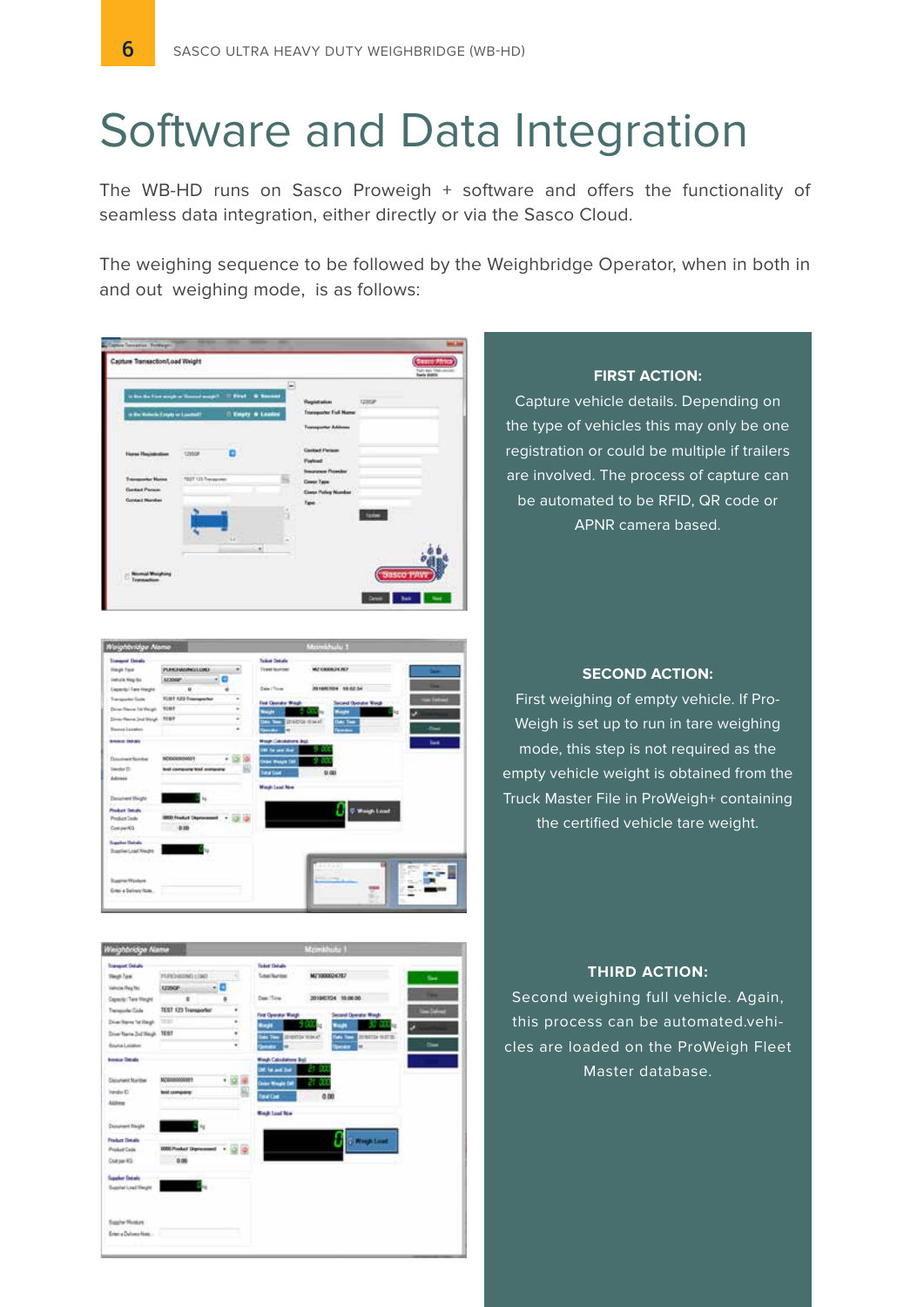### Generate Hard Copy or Electronic Weighing

**FOURTH ACTION:** Once the weighing process is complete, print the weighing ticket. If ProWeigh is set up to integrate with the User's IT system or Sasco Cloud, all the relevant weighing Information will also be immediately transmitted electronically to this data destination.

| Sasco Demo Weighbridge 1<br>Weighbridge Name<br>Sasco Customer Demo Company<br><b>Company Name</b>                                                                                                                                                                                                |                                                                                                   |                                                                 |                                                                       | Road<br>Weighbridge Type                                                                            |                                              |  |  |
|---------------------------------------------------------------------------------------------------------------------------------------------------------------------------------------------------------------------------------------------------------------------------------------------------|---------------------------------------------------------------------------------------------------|-----------------------------------------------------------------|-----------------------------------------------------------------------|-----------------------------------------------------------------------------------------------------|----------------------------------------------|--|--|
| <b>TICKET NUMBER</b><br><b>Registration Number</b>                                                                                                                                                                                                                                                | WB00000002<br>ABC123GP                                                                            |                                                                 |                                                                       | <b>Ticket Date</b><br>2018/07/24                                                                    | 14:00:00                                     |  |  |
| <b>Transporter Details</b><br><b>Transporter Code</b><br><b>Transporter Name</b><br>Driver Name 1st Weigh<br>Driver Name 2nd Weigh<br><b>Destination</b><br><b>Vehicle Capacity</b><br>Vehicle Tare Weight<br><b>ERP Document Details</b><br><b>Document Type</b><br><b>Document Order Weight</b> | 002<br>Sasco Transport<br>John<br>John<br><b>DBN</b><br>0 kg<br>$0$ kg<br>Sales<br>$\Omega$<br>kg |                                                                 | <b>User-Defined Fields</b><br>Colour<br>Engine Number:<br>VIN Number: |                                                                                                     |                                              |  |  |
| <b>First Weigh Details</b><br>Empty<br><b>Load Type</b><br>16 500<br>Weight<br><b>Date Time</b>                                                                                                                                                                                                   | kg<br>2018/07/24 13:59.47                                                                         | Second Weigh Details<br><b>Load Type</b><br>Weight<br>Date Time | Fully Loaded<br>45 000<br>kg<br>2018/07/24 14:00.19                   | <b>Weigh Calculations</b><br><b>NETT Weight</b><br><b>Product Weight</b><br><b>Total Difference</b> | 28 500<br>kg<br>28 500<br>kg<br>28 500<br>kg |  |  |
| Operator<br>sa                                                                                                                                                                                                                                                                                    |                                                                                                   | Operator                                                        | sa                                                                    | <b>Total Cost</b>                                                                                   | R0,00                                        |  |  |
| Document Number<br>SAS0000000002                                                                                                                                                                                                                                                                  | ** Scale Weights have been manually overwritten by Supervisor **                                  | Document Weight                                                 | Customer Number<br>001<br>0 <sub>ka</sub>                             | Customer Name<br>Sasco Demo Customer                                                                |                                              |  |  |
| Product Code<br>001                                                                                                                                                                                                                                                                               | Product Description<br>Coal                                                                       |                                                                 |                                                                       | Weight<br>Cost<br>$^{\circ}$<br>$0$ $ka$                                                            |                                              |  |  |
|                                                                                                                                                                                                                                                                                                   |                                                                                                   | <b>Pallet Count</b>                                             | 0                                                                     |                                                                                                     |                                              |  |  |

Page 1 of 1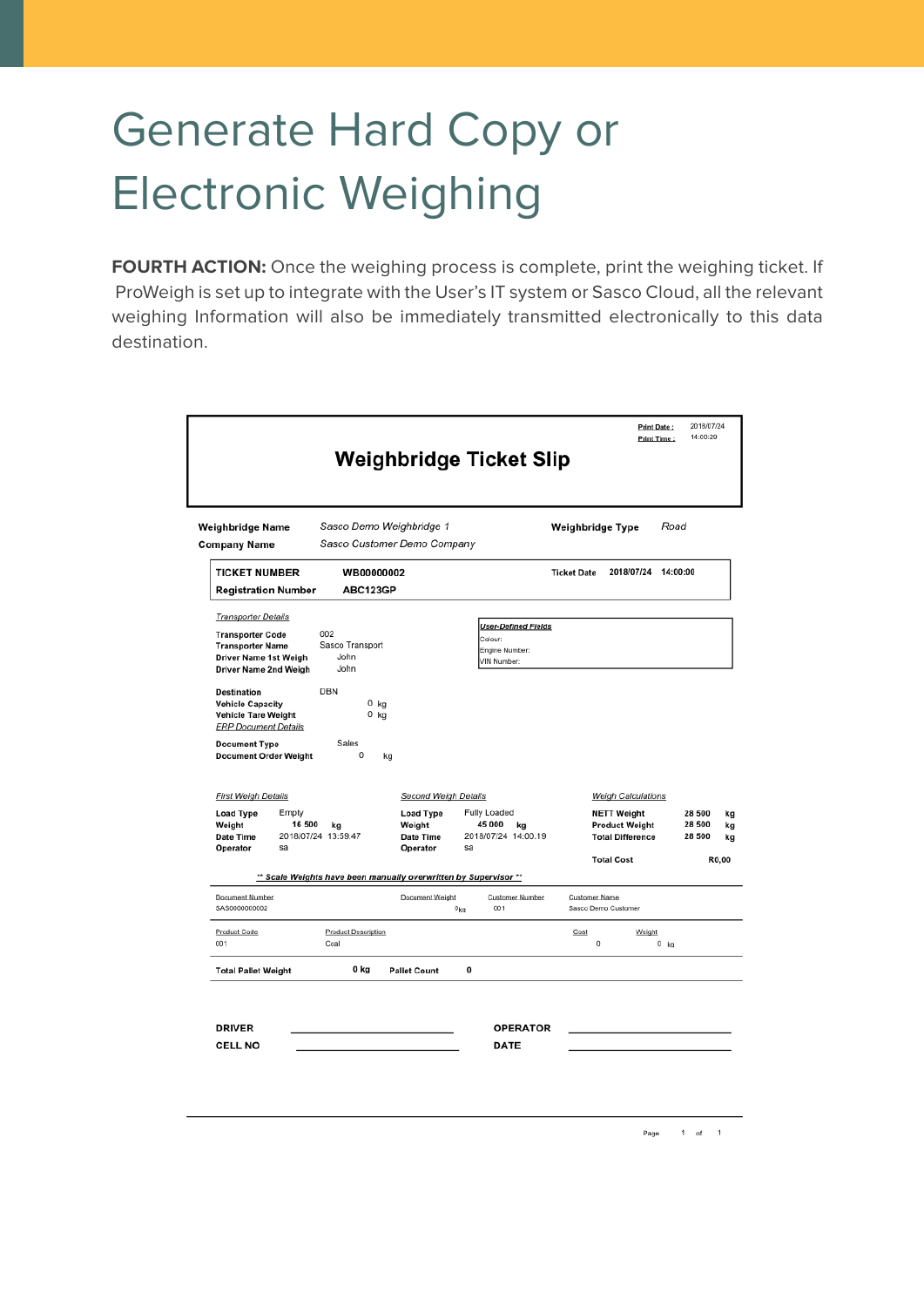## Add-on Hardware Options

ProWeigh+ together with the DD1010 can accommodate the add-on of the following hardware devices:

- Robot
- Booms
- Cameras
- Electronic Display Board
- Bar Code Reader
- QR Code Reader
- RFID Reader
- Internet Communications Card

Additional automation hardware can be added without incurring development costs, simply through a standard menu driven activation process.

| <b>Hardware Device Setup</b> | Maintain hardware devices and services.                                                                                                  |  |
|------------------------------|------------------------------------------------------------------------------------------------------------------------------------------|--|
|                              | Automation Setup Fingerprint Scanners 1/O Hardware Controllers Barcode Scanner IP Cameras Advanced Piniting RFID Readers GR Code Readers |  |
|                              | <b>Enable Hardware Devices</b>                                                                                                           |  |
|                              | Device Tag Readers                                                                                                                       |  |
|                              | Fingerprint Scanners                                                                                                                     |  |
|                              | <b>D</b> I/O Hardware Controllers                                                                                                        |  |
|                              | Barcode Scanners                                                                                                                         |  |
|                              | RFID Readers                                                                                                                             |  |
|                              | GR Code Readers                                                                                                                          |  |
|                              | Advanced Pmting                                                                                                                          |  |
|                              | Save Device Setup                                                                                                                        |  |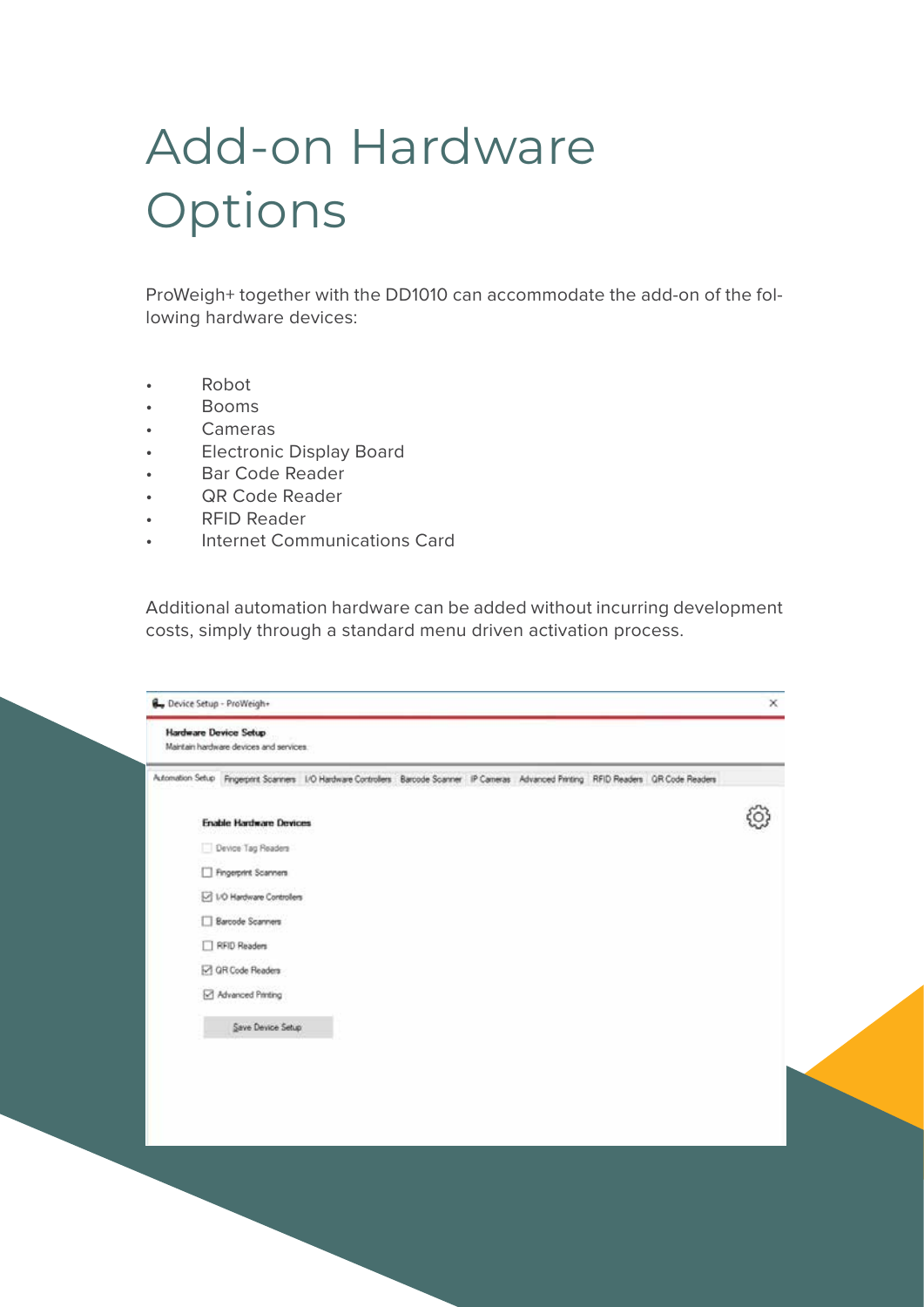### Application Example

**Company H** is a coal mine. It operates Cat 740 articulated dump trucks to carry coal between the mine and a coal fired power station. No trucks go on public roads. The truck axle loadings are 20 tons and the total trick loadings are up to 70 tons. Truck wheel spans are 3.5m.

The coal is sold to the power station based on weight and therefore the weighbridge needs to be trade approved. Both the mine and power station need real time data on coal movements.

The WB-HD combined with ProWeigh+ will be the optimal solution and would be configured as follows:

• One WB-HD weighbridges, with CPD load cells will be installed flush with the ground such that trucks can approach it from both directions, one direction in bound and the other direction out bound.

• A filler module of 1.5m will be installed to give the weighbridge a width of 4.5m

• RFID scanners mounted at both ends together with robots and kiosk printers mounted at driver height.

• ProWeigh+ will be loaded on the PC's in the site office.

• The entire fleet information will be loaded on the ProWeigh+ Fleet Master database. Tare weighing functionality will be activated allowing for single weighing.

• The ERP interfacing functionality of ProWeigh+ will be activated and the weighbridge PC connected to the customer network.



ARTICULATED DUMP **TRUCK**